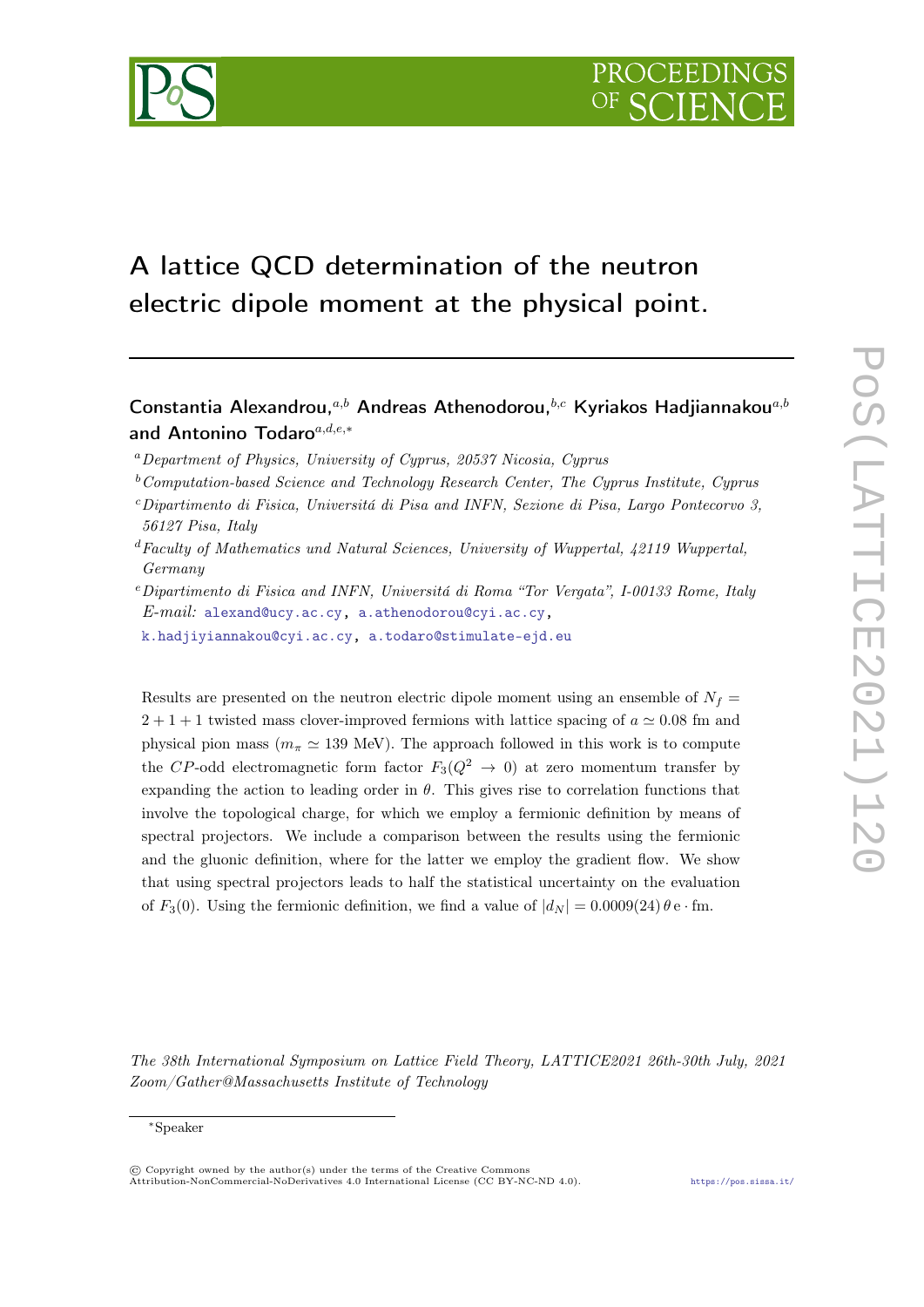#### 1. Introduction

We present results on the neutron electric dipole moment (nEDM) induced by a QCD Lagrangian of the form

<span id="page-1-0"></span>
$$
\mathcal{L}_{\text{QCD}}\left(x\right) = \frac{1}{2g^2} \text{Tr}\left[F_{\mu\nu}\left(x\right)F_{\mu\nu}\left(x\right)\right] + \sum_f \overline{\psi}_f\left(x\right)\left(\gamma_\mu D_\mu + m_f\right)\psi_f\left(x\right) - i\theta q\left(x\right) \,,\tag{1}
$$

written in Euclidean time. The first two terms are  $CP$ -conserving while the  $\theta$ -term is  $CP$ violating and thus can give rise to a non-zero nEDM. In the above expression,  $\psi_f$  denotes a fermion field of flavor f with bare mass  $m_f$ ,  $F_{\mu\nu}$  is the gluon field tensor and  $q(x)$  is the topological charge density, which in Euclidean space, is defined as

<span id="page-1-2"></span>
$$
q\left(x\right) = \frac{1}{32\pi^{2}} \epsilon_{\mu\nu\rho\sigma} \text{Tr}\left[F_{\mu\nu}\left(x\right) F_{\rho\sigma}\left(x\right)\right]. \tag{2}
$$

Up to date no finite nEDM value has been measured in experiments. The currently best measured upper bound for the nEDM is that given in Ref. [\[1\]](#page-9-0) as  $|\vec{d}_N| < 1.8 \times 10^{-13} e$ . fm (90% CL), measured at the Paul Scherrer Institute (PSI) in Switzerland. From effective field theory calculations [\[2–](#page-9-1)[5\]](#page-10-0) one derives  $\theta \lesssim \mathcal{O}(10^{-10} - 10^{-11})$  using the experimental bound. However, a direct determination of the  $\theta$ -induced nEDM from the QCD Lagrangian of Eq. [\(1\)](#page-1-0) would require a non-perturbative calculation. The lattice QCD formulation provides an ideal framework to accomplish this task and several attempts to determine the  $\theta$ -induced nEDM are already present in literature [\[6–](#page-10-1)[16\]](#page-10-2). The method used in our work involves the calculation of the CP-odd  $F_3^{\theta}(Q^2)$  electromagnetic form factor, that, in the limit of low momentum transfer, gives rise to the following expression for the nEDM [\[17\]](#page-11-0):

$$
|\vec{d}_N| = \lim_{Q^2 \to 0} \frac{|F_3^{\theta}(Q^2)|}{2m_N},
$$
\n(3)

where  $m_N$  denotes the mass of the neutron and  $Q^2 = -q^2$  the four-momentum transfer in Euclidean space  $(q=p_f-p_i)$ . The  $\theta$  index on  $F_3^{\theta}$  indicates that the form factor is  $\theta$ dependent and it would be zero if  $\theta = 0$ . It is worth noting that the  $\theta$ -term is imaginary in Euclidian time, thus lattice configurations cannot be generated directly at  $\theta \neq 0$ . One standard approach to overcome this issue is to expand the expectation value of a general operator  $\langle \mathcal{O} \rangle_{\theta}$  in terms of  $CP-$ violating powers of  $\theta$ , namely

<span id="page-1-1"></span>
$$
\langle \mathcal{O} \rangle_{\theta} = \frac{1}{Z_{\theta}} \int [\mathrm{d}U] [\mathrm{d}\bar{\psi}] [\mathrm{d}\psi] \mathcal{O}e^{-S_{QCD}} (1 + i\theta \mathcal{Q} + O(\theta^2)) \simeq \langle \mathcal{O} \rangle_{\theta=0} + i\theta \langle \mathcal{O} \mathcal{Q} \rangle_{\theta=0} + O(\theta^2), \tag{4}
$$

where  $\langle \mathcal{O} \rangle$  is the expectation value computed using the standard  $CP$ −preserving action with  $\theta = 0$ , and Q is the integral over space-time of the topological charge density, which gives the total topological charge.

As a consequence of this expansion, the two- and three-point functions that enter the computation of  $F_3^{\theta}$  are modified by the insertion of the topological charge, that can introduce large statistical fluctuations. Therefore, estimating these correlation functions requires a huge amount of statistics, making the study of the nEDM via lattice QCD a notoriously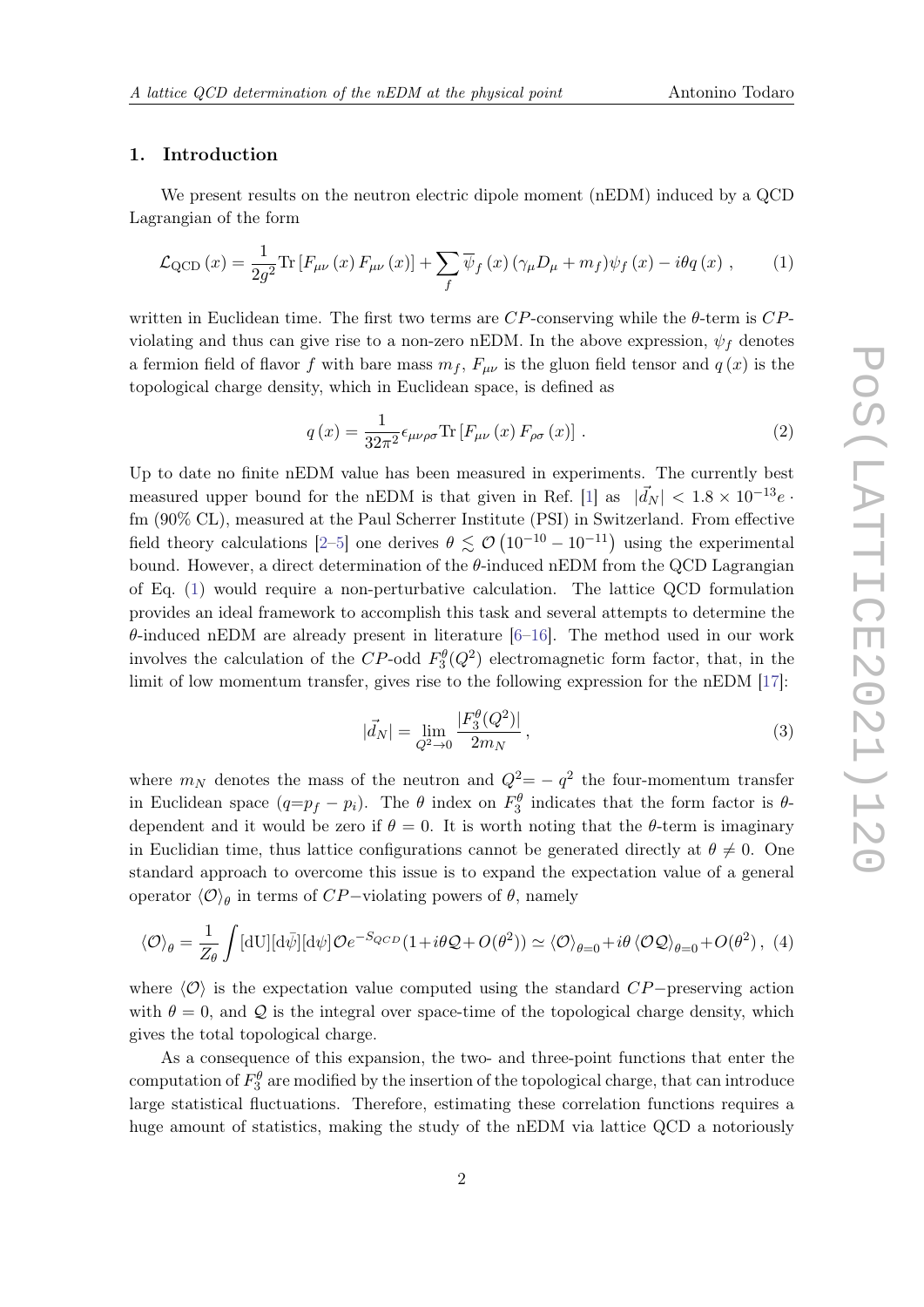challenging task from the point of view of computational cost. Often, nEDM studies are conducted with ensembles at larger-than-physical pion mass, that are cheaper, and then a chiral continuum extrapolation to the physical point is performed. However, this approach introduces systematics related to the chiral extrapolation, that are difficult to keep under control. In this work, we perform a first-principles study directly at the physical pion mass and investigate instead the impact of an alternative lattice discretization of the topological charge on the relevant correlation functions. This is motivated by previous studies [\[18\]](#page-11-1) from which it emerged that different lattice definitions provide compatible results in the continuum limit while, at finite lattice spacing, definitions based on spectral projectors are less affected by cut-off effects. One of the questions in this study is how this impacts the quality of the signal in our determination of the nEDM.

#### 2. Method

The method used in this work has been firstly proposed in Ref. [\[8\]](#page-10-3) and subsequently widely used in Refs. [\[10,](#page-10-4) [11,](#page-10-5) [14](#page-10-6)[–16\]](#page-10-2). As anticipated in the previous section, it relies on the calculation of the CP-odd  $F_3^{\theta}(Q^2)$  form factor by treating the  $\theta$ -parameter as a small perturbation. In the presence of a CP−violating term, the matrix element of the electromagnetic current  $\langle N(p', s') | \mathcal{J}_{e,m}^{\mu} | N(p, s) \rangle_{\theta} = \bar{u}_N^{\theta}(p', s') [\Gamma^{\mu}(q)] u_N^{\theta}(p, s)$ , can be rewritten in terms of four form factors as follows

$$
\Gamma^{\mu}(q) = F_1(Q^2)\gamma^{\mu} + \left(F_2(Q^2) + i\gamma_5 F_3^{\theta}(Q^2)\right) \frac{i\sigma^{\mu\nu}q_{\nu}}{2m_N^{\theta}} + F_A(Q^2) \frac{(qq^{\mu} - q^2\gamma^{\mu})\gamma_5}{m_N^{\theta,2}}.
$$
 (5)

The electromagnetic current is given by  $\mathcal{J}_{e.m.}^{\mu} = \sum_{f} e_f \bar{\psi}_f \gamma^{\mu} \psi_f$ , where  $e_f$  is the electric charge of the quark field  $\psi_f$  and  $\bar{u}^{\theta}_{N}(p',s')$  is the nucleon spinor in the presence of the  $\theta$ term.  $F_1(Q^2)$  and  $F_2(Q^2)$  are the Dirac and Pauli electromagnetic form factors respectively,  $F_3^{\theta}(Q^2)$  is the CP-odd form factor and  $F_A(Q^2)$  is the anapole form factor, that vanishes for C-preserving actions. They are all expressed as functions of the Euclidean four-momentum transfer squared  $Q^2$ . On the lattice, the above matrix elements can be extracted from the Euclidean three-point function given by

<span id="page-2-1"></span><span id="page-2-0"></span>
$$
G_{3pt}^{\mu,(\theta)}(\vec{p}_f, \vec{q}, t_f, t_{ins}) \equiv \langle J_N(\vec{p}_f, t_f) | \mathcal{J}_{e.m.}^{\mu}(\vec{q}, t_{ins}) | \bar{J}_N(\vec{p}_i, t_i) \rangle_{\theta} , \qquad (6)
$$

where  $J_N(\vec{p}_f, t_f)$ ,  $\bar{J}_N(\vec{p}_i, t_i)$  are the nucleon interpolating operators that respectively create a nucleon at time  $t_i$  (source) with momentum  $\vec{p}_i$  and annihilate it at time  $t_f$  (sink) and momentum  $\vec{p}_f$ . If we insert a complete set of energy and momentum eigenstates and limit ourselves to the ground state contribution, Eq.[\(6\)](#page-2-0) becomes

$$
G_{3pt}^{\mu,(\theta)}(\vec{p}_f, \vec{q}, t_f, t_{ins}, t_i) \simeq |Z_N^{\theta}|^2 e^{-E_N^f(t_f - t_{ins})} e^{-E_N^i(t_{ins} - t_i)}
$$

$$
e^{i\alpha_N^{\theta}\gamma_5} \left(\frac{-i\rlap/v_f + m_N^{\theta}}{2E_N^f}\right) \Gamma^{\mu}(q) \left(\frac{-i\rlap/v_f + m_N^{\theta}}{2E_N^i}\right) e^{i\alpha_N^{\theta}\gamma_5},\tag{7}
$$

with  $E_N^i \equiv E_N(\vec{p}_i) = \sqrt{\vec{p}_i^2 + (m_N^{\theta})^2}$ ,  $E_N^f \equiv E_N(\vec{p}_f) = \sqrt{\vec{p}_f^2 + (m_N^{\theta})^2}$  and  $Z_N^{\theta}$  being some unknown normalization coefficient related to the overlap between the interpolating operators and the nucleon state. The appearance of the so called mixing angle  $\alpha_N^{\theta}$  in Eq. [\(7\)](#page-2-1)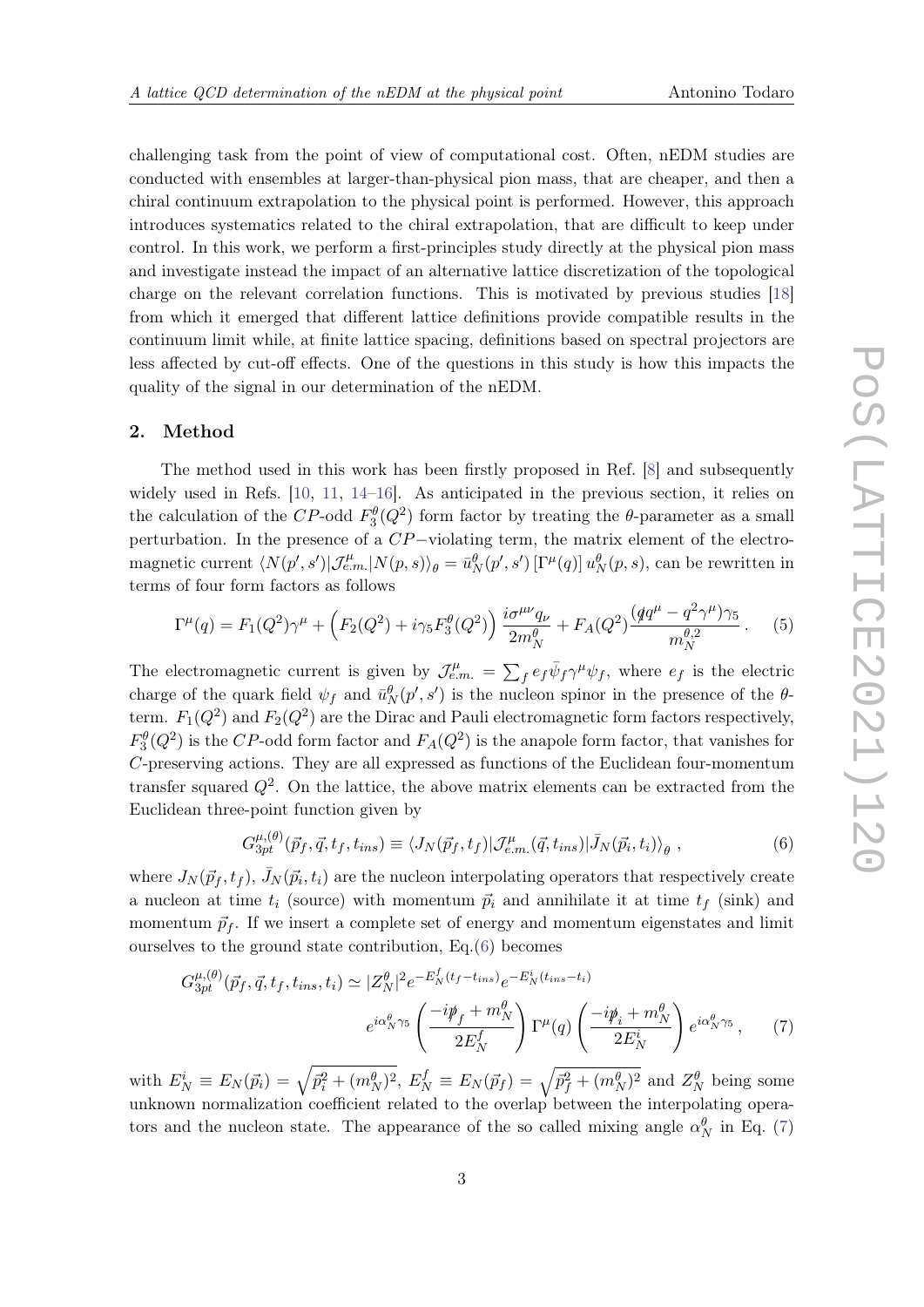arises due to the CP-violation induced by the  $\theta$ -term, that mixes nucleon eigenstates with defined parity. As stated in the previous section, we treat  $\theta$  as a small perturbation. For this reason, quantities in the r.h.s of Eq.[\(7\)](#page-2-1) can be safely replaced by their leadingorder terms in  $\theta$  expansion, as follows:  $m_N^{\theta} \simeq m_N + \mathcal{O}(\theta^2), Z_N^{\theta} \simeq Z_N + \mathcal{O}(\theta^2)$  and  $\alpha_N^{\theta} \simeq \alpha_N^{(1)}$  $S_N^{(1)}\theta + \mathcal{O}(\theta^3), F_3^{\theta}(Q^2) \simeq F_3^{(1)}$  $S_3^{(1)}(Q^2)\theta + \mathcal{O}(\theta^3)$ , while higher order contributions can be neglected. Therefore, in the following we will simply refer to the mixing angle and the  $CP$ -odd form factor as  $\alpha_N$  and  $F_3(Q^2)$ , correspondingly. Using Eq. [\(4\)](#page-1-1) the expectation value in the l.h.s. of Eq. [\(7\)](#page-2-1) can be rewritten in terms of  $G_{3pt}^{\mu,(0)} = \langle J_N J_{e.m.}^{\mu} \bar{J}_N \rangle_0$  and  $G_{3pt,Q}^{\mu,(0)}=\langle J_N J_{e.m.}^\mu\, \mathcal{Q}\, \bar{J}_N\rangle_0$  that are computed using configurations generated with the standard CP-symmetric action. Then, one can relate these two correlation functions to the  $CP$ -even and the  $CP$ -odd parts of the right hand side (r.h.s.) of Eq. [\(7\)](#page-2-1). The form factor can be extracted by choosing an appropriate ratio of three- and two-point functions in order to cancel unknown normalization coefficients. Similarly, one can estimate the nucleon mixing angle  $\alpha_N$  by expanding the relation

$$
G_{2pt}^{(\theta)}(\vec{p}_f, t_f) \equiv \langle J_N(\vec{p}_f, t_f) \bar{J}_N(\vec{p}_i, t_i) \rangle_{\theta} = |Z_N^{\theta}|^2 e^{-E_N(t_f - t_i)} \frac{-i\rlap{\,/}p_f + m_N^{\theta} e^{i2\alpha_N^{\theta} \gamma_5}}{2E_N}, \qquad (8)
$$

in powers of  $\theta$ . This allows to extract  $\alpha_N$  from the two-point functions  $G_{2pt}^{(0)}$  and  $G_{2pt,Q}^{(0)}$ .

#### 3. Lattice setup

For this work, we employ an ensemble of  $N_f = 2 + 1 + 1$  twisted mass fermions, with 2 degenerate light quarks, up and down, plus the strange and charm quarks as a nondegenerate twisted doublet, at maximal twist. The insertion of a clover term ensure the suppression of cut-off effects, reducing the difference between the mass of the charged and neutral pions [\[19\]](#page-11-2). For the gluonic sector, we use the Iwasaki improved gauge action [\[20\]](#page-11-3), with Symanzik coefficients set to  $c_0 = 3.648$  and  $c_1 = (1 - c_0)/8$ . All quark masses are tuned close to their physical values. In particular,  $m_{\pi}$  = 139(1) MeV and  $m_N$  = 940(2) MeV, the lattice size  $64^3 \times 128$  and the lattice spacing  $a = 0.0801(4)$  resulting in  $m_{\pi}L = 3.62$ . We will refer to this ensemble as cB211.72.64. More details about the generation of this ensemble can be found in Ref. [\[19\]](#page-11-2). For the computation of the nucleon two- and three-point functions we employ the standard proton interpolating field  $J_N(x)$  =  $\epsilon^{abc} \left[ u^{a,T}(x) \mathcal{C} \gamma_5 d^b(x) \right] u^c(x)$ , where  $u(x)$  and  $d(x)$  are up and down quark fields in the physical base, and  $\mathcal{C} = i\gamma_2\gamma_4$  is the charge conjugation matrix. Since up and down quarks are degenerate in our formulation, the proton and neutron are degenerate. We use Gaussian smeared quark fields [\[21,](#page-11-4) [22\]](#page-11-5), with 125 smearing steps and parameter  $\alpha_G = 0.2$ , in order to improve the overlap with neutron ground state. Gauge links entering the smearing operator are APE-smeared (50 steps with  $\alpha_{\text{APE}} = 0.5$ ). For the electromagnetic current  $\mathcal{J}_{e.m.}^{\mu}(x)$  we use the symmetrized lattice conserved vector current, as defined for instance in Ref. [\[23\]](#page-11-6), that does not need renormalization. The reason we symmetrize is to reduce cut-off effects. The explicit expression for the projected two- and three-point are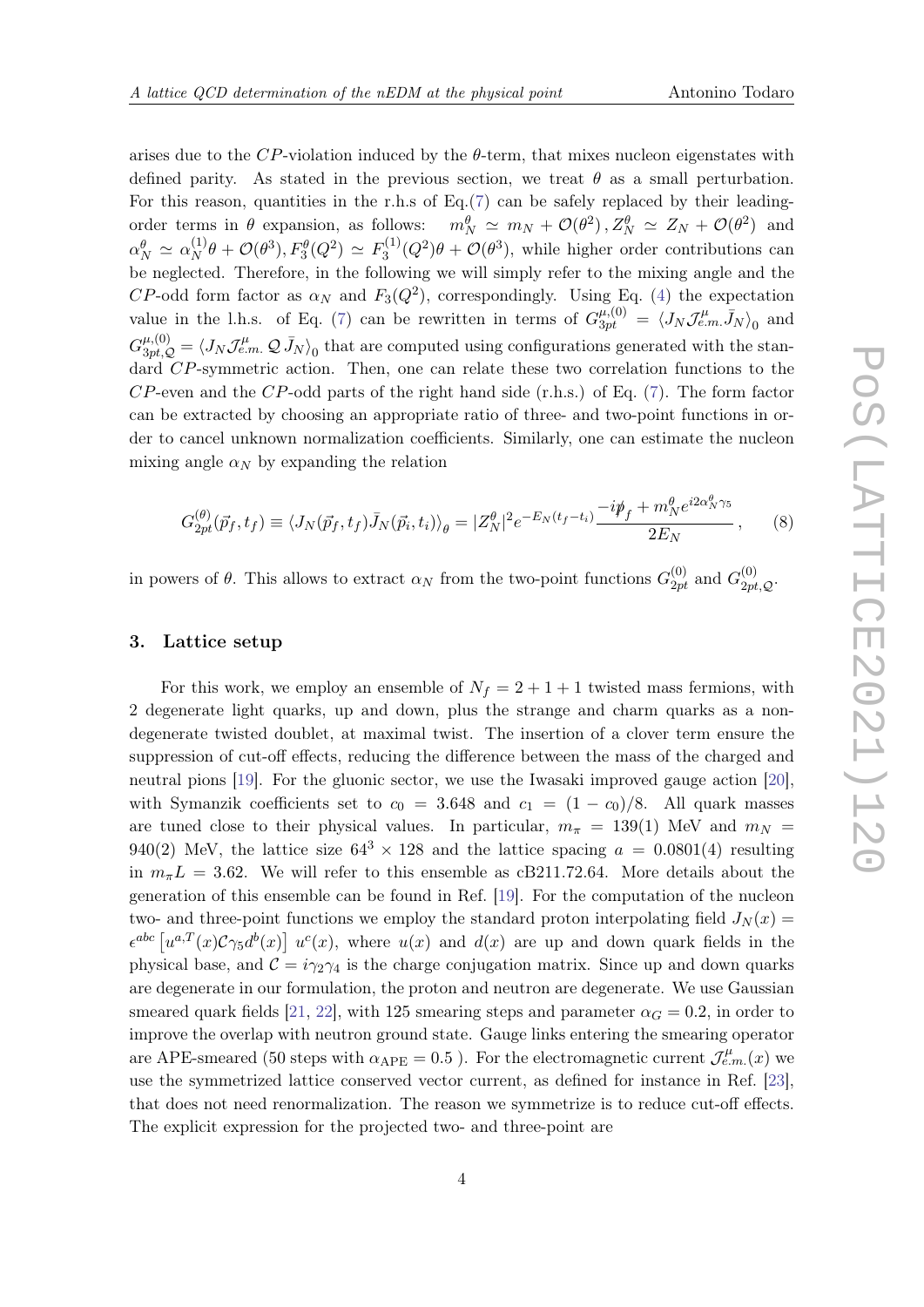<span id="page-4-2"></span>
$$
G_{2pt}(\Gamma_0, \vec{p}_f, t_f, t_i) \equiv \sum_{\vec{y}} \text{Tr} \left[ \Gamma_0 \langle J_N(\vec{y}, t_f) \bar{J}_N(\vec{x}, t_i) \rangle \right] e^{-\vec{p}_f(\vec{y} - \vec{x})}, \tag{9}
$$

<span id="page-4-1"></span>
$$
G_{2pt,Q}(\gamma_5, \vec{p}_f, t_f, t_i) \equiv \sum_{\vec{y}} \text{Tr} \left[ \frac{\gamma_5}{4} \left\langle J_N(\vec{y}, t_f) \mathcal{Q} \bar{J}_N(\vec{x}, t_i) \right\rangle \right] e^{-\vec{p}_f(\vec{y} - \vec{x})}, \tag{10}
$$

$$
G_{3pt}^{\mu}(\Gamma_k, \vec{q}, \vec{p}_f, t_f, t_{ins}, t_i) \equiv \sum_{\vec{y}, \vec{z}} \text{Tr} \left[ \Gamma_k \left\langle J_N(\vec{y}, t_f) \mathcal{J}_{e.m.}^{\mu}(z, t_{ins}) \bar{J}_N(\vec{x}, t_i) \right\rangle \right] e^{-\vec{p}_f(\vec{y} - \vec{x})} e^{\vec{q}(\vec{z} - \vec{x})}, \tag{11}
$$

<span id="page-4-3"></span>
$$
G_{3pt,Q}^{\mu}(\Gamma_k, \vec{q}, \vec{p}_f, t_f, t_{ins}, t_i) \equiv \sum_{\vec{y}, \vec{z}} \text{Tr} \left[ \Gamma_k \left\langle J_N(\vec{y}, t_f) \mathcal{J}_{e.m.}^{\mu}(z, t_{ins}) \mathcal{Q} \,\bar{J}_N(\vec{x}, t_i) \right\rangle \right] e^{-\vec{p}_f(\vec{y}-\vec{x})} e^{\vec{q}(\vec{z}-\vec{x})},\tag{12}
$$

where  $\Gamma_0 = \frac{1}{4}$  $\frac{1}{4}(\mathbb{1} + \gamma_0)$  and  $\Gamma_k = i\Gamma_0\gamma_5\gamma_k$ .

At this stage, we consider only connected contributions to the three-point functions. These are computed, using sequential inversions through the sink, at final momentum  $\vec{p}_f = \vec{0}$ and keeping fixed the sink-source time separation to  $t_f - t_i = 12a$ . Larger sink-source separations provide compatible results within errors, and a more careful analysis of the excited states, even if desirable, would require a prohibitively high statistics. For the analysis, we use 750 gauge configurations, separated by 4 trajectories each. We use 200 source positions for the computation of the two-point functions for the determination of the mixing angle, corresponding to  $\sim$  150k data, and 54 source position (equivalent to  $\sim$  40k data) for the computation of three-point correlators involved in the extraction of  $F_3$ .

#### 4. Topological charge

We use two different lattice discretizations for  $Q$ . The fist choice has been firstly proposed in Ref. [\[24\]](#page-11-7) and is widely used in literature. It is the discrete counterpart of Eq. [2](#page-1-2) integrated over space-time, where the gluonic field tensor is replaced with a 'clover' term, i.e. a "clover leaf" path  $C_{\mu\nu}$ , made by the sum of the plaquettes  $P_{\mu\nu}(x)$  centered in x and with all the possible orientations in the  $\mu\nu$ -plane, given by

<span id="page-4-0"></span>
$$
\mathcal{Q}_L = \frac{1}{32\pi^2} \sum_x \epsilon_{\mu\nu\rho\sigma} \text{Tr} \left[ C_{\mu\nu}(x) C_{\rho\sigma}(x) \right]. \tag{13}
$$

This operator is even under parity transformations and exhibits  $\mathcal{O}(a^2)$  discretization effects. We use the gradient flow [\[25\]](#page-11-8) with the standard Wilson action as smoothing action in order to suppress the UV fluctuations of the gauge field that enter  $C_{\mu\nu}$ . The elementary integration step is  $\epsilon = 0.01$  and the topological charge is computed on the smoothed fields at multiples of  $\Delta \tau_{flow} = 0.1$ . The flow time is chosen by studying the dependence of our final quantities on  $\tau_{flow}$  and searching for a plateau region.

The second definition of the topological charge we employed is based on spectral projectors as described in Refs. [\[26,](#page-11-9) [27\]](#page-11-10). This definition allows one to extract the topological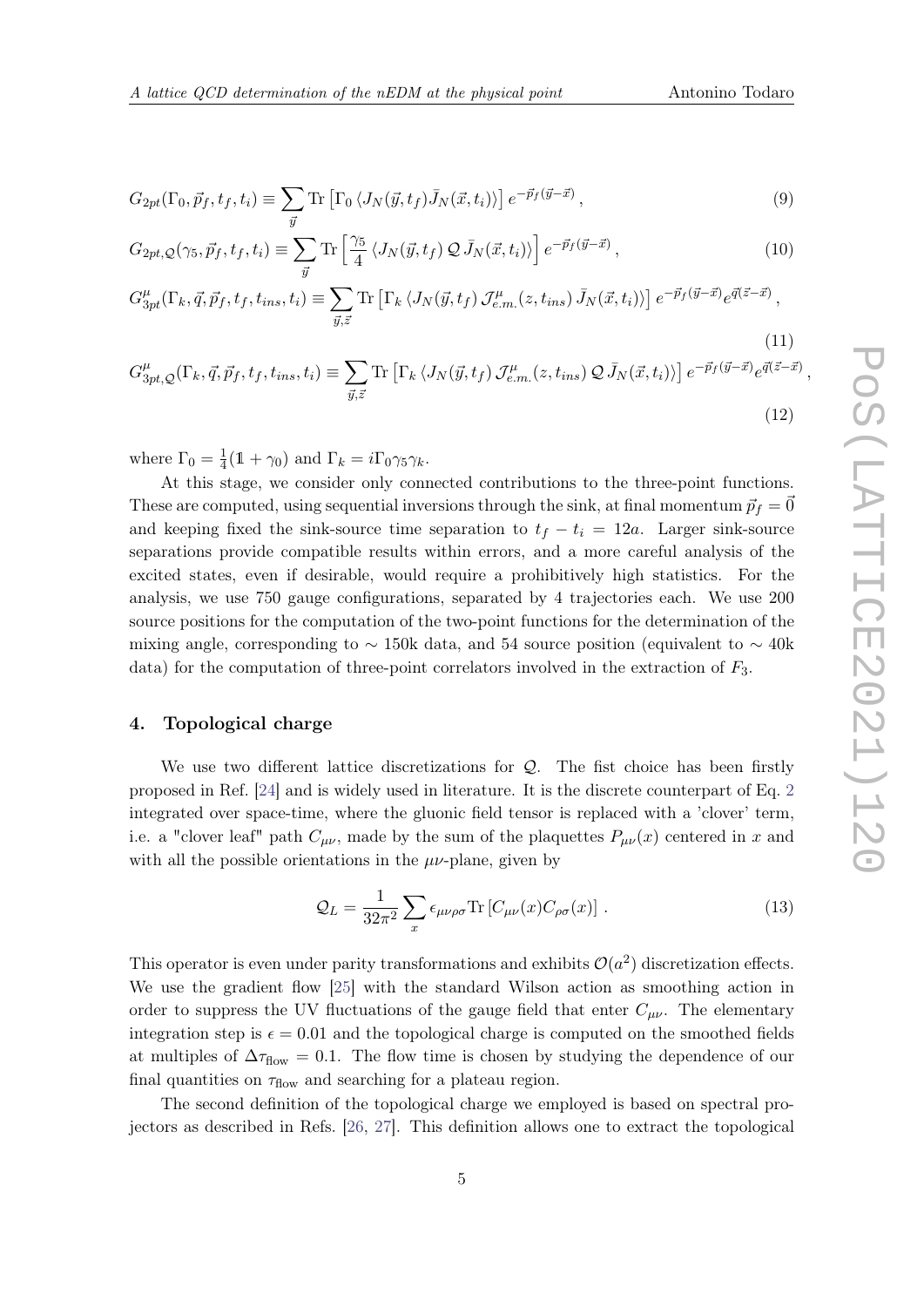<span id="page-5-0"></span>
$$
Q = \frac{Z_S}{Z_P} \sum_{i}^{\lambda_i < M_0^2} u_i^\dagger \gamma_5 u_i \,, \qquad M_{\text{thr}} = Z_P^{-1} M_0 \,, \tag{14}
$$

where  $u_i$  is the eigenvector related to the *i*-th eigenvalue  $\lambda_i$ ,  $Z_P$  and  $Z_S$  are the renormalization constants of the pseudoscalar and scalar densities, respectively, and  $M_0$  is the bare spectral threshold. It bounds the modes that enter into the sum in Eq. [\(14\)](#page-5-0) by requiring  $\lambda_i \langle M_0^2$ . We use  $Z_P = 0.462(4)$  [\[28\]](#page-11-11) and  $Z_S = 0.620(4)$  (for details about our renormalization program see Refs [\[28–](#page-11-11)[30\]](#page-11-12)). We calculate the lowest 200 eigenvalues of the squared twisted mass Dirac operator using the Implicitly Restarted Lanczos Method (IRLM) where polynomial acceleration is employed. Using the values of  $Z_S$  and  $Z_P$  quoted above, this corresponds to a threshold  $M_{\text{thr}}$  that varies in the range  $0 \div 65$  MeV. In the rest of the paper, we will refer to the definition of Eq. [\(13\)](#page-4-0) as "gluonic" or "field theoretic" definition of the topological charge, while the one defined by Eq. [\(14\)](#page-5-0) will be referred to as the "fermionic" or "spectral projectors" definition.

#### 5. Results

For a discussion of the behavior of the topological charge see Ref. [\[31\]](#page-12-0). The mixing angle  $\alpha_N$  is extracted from the following ratio of two-point functions at zero-momentum

<span id="page-5-1"></span>
$$
\alpha_N = \lim_{t_f \to \infty} \frac{G_{2pt,Q}(\Gamma_5, \vec{0}, t_f)}{G_{2pt}(\Gamma_0, \vec{0}, t_f)},
$$
\n(15)

where  $G_{2pt,Q}$  and  $G_{2pt}$  are defined in Eq. [\(10\)](#page-4-1) and Eq. [\(9\)](#page-4-2), and  $t_i = 0$  thus the dependence on  $t_i$  is suppressed. The ratio in Eq. [\(15\)](#page-5-1) is illustrated in Fig. [1](#page-5-2) as a function of  $t_f/a$ . We use both the gluonic (left panel) and the fermionic (right panel) definitions for the topological charge.

<span id="page-5-2"></span>

**Figure 1:** Value of the ratio in Eq. [\(15\)](#page-5-1), as a function of  $t_f/a$ , using the two definitions of the topological charge, gluonic definition of Eq. [\(13\)](#page-4-0) at  $\tau_{flow} = 3.5$  (left) and fermionic definition of Eq. [\(14\)](#page-5-0) with  $M_{\text{thr}} = 64.98$  MeV (right). With the blue (left) and red (right) bands we show the result of a constant fit within the plateau. With the grey band we show the corresponding fits when using for the fit a constant plus an exponential term which takes into account the first excited state.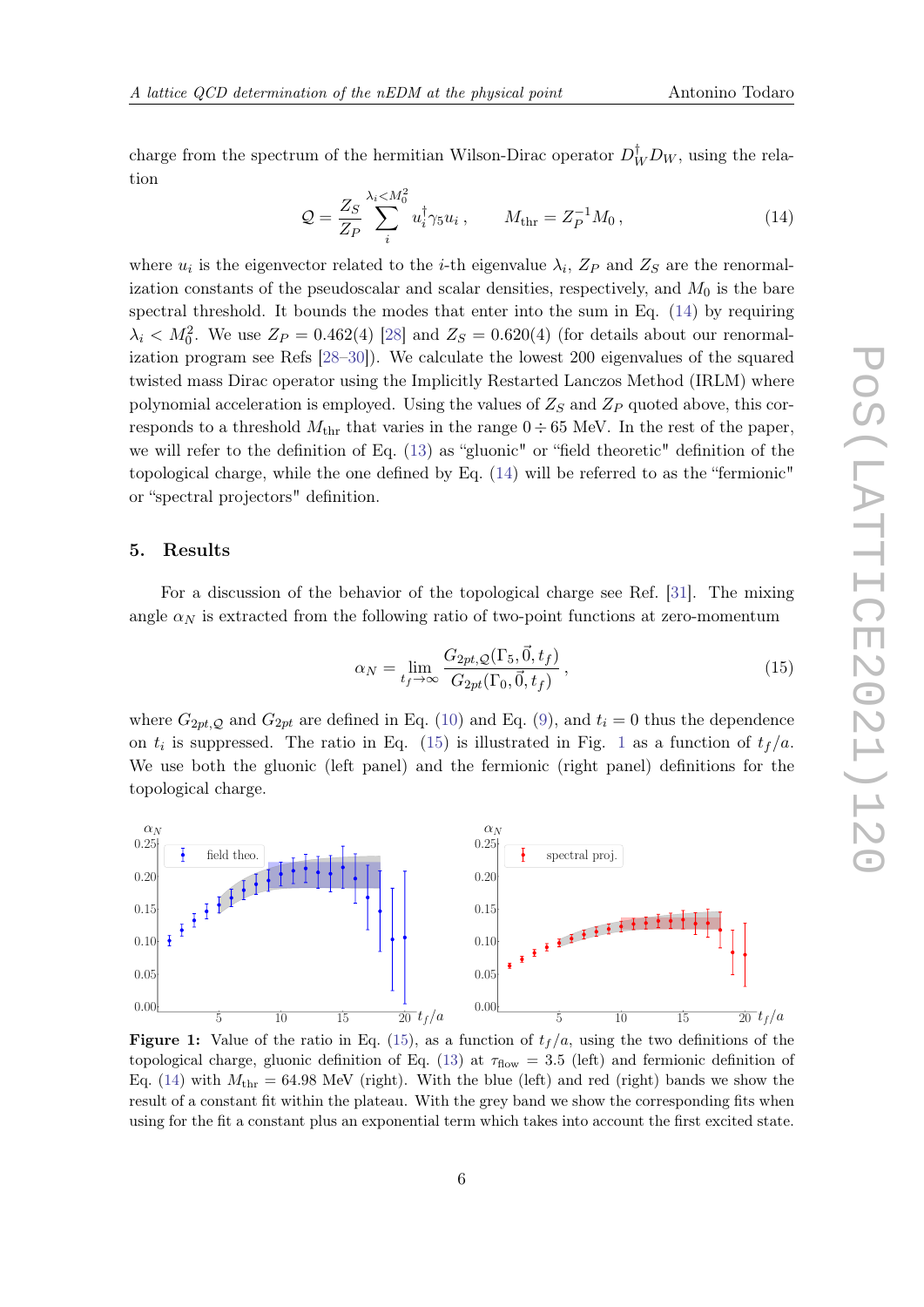We seek for a plateau region that we identify in the range  $t_f / a \in [9, 18]$  and  $t_f / a \in$ [10, 18] for the gluonic and fermionic definitions, respectively. Results of constant fitting are represented by the coloured boxes in Fig. [1](#page-5-2) and read  $\alpha_N = 0.202(20)(4)$  for the gluonic topological charge and  $\alpha_N = 0.128(9)(3)$  for the fermionic one, where errors are respectively the statistical and the systematic one. The latter is obtained by varying the initial time slice of the plateau range in the interval  $[8, 12]$  and the final one in  $[17, 20]$  and taking the largest difference between the mean values. For both definitions of  $Q$ , it is negligible if compared to the statistical uncertainty. We also tried an exponential Ansätz (grey band of Fig. [1\)](#page-5-2) that provides compatible results, further validating the choice of the plateau region.

From Eq.  $(12)$  and Eq.  $(12)$  we define

<span id="page-6-1"></span>
$$
\Pi_{3pt,\mathcal{Q}}^{\mu k}(\vec{q}) \equiv \lim_{t_f, t_{ins} \to \infty} \frac{G_{3pt,\mathcal{Q}}^{\mu}(\Gamma_k, \vec{q}, t_f, t_{ins})}{G_{2pt}(\Gamma_0, \vec{0}, t_f)} R_{2pt} ,
$$
\n(16)

where  $\vec{p}_f = \vec{0}$  and  $R_{2pt}$  reads

$$
R_{2pt} \equiv \sqrt{\frac{G_{2pt}(\Gamma_0, \vec{q}, t_f - t_{ins}) G_{2pt}(\Gamma_0, \vec{0}, t_{ins}) G_{2pt}(\Gamma_0, \vec{0}, t_f)}{G_{2pt}(\Gamma_0, \vec{0}, t_f - t_{ins}) G_{2pt}(\Gamma_0, \vec{q}, t_{ins}) G_{2pt}(\Gamma_0, \vec{q}, t_f)}}.
$$
(17)

This ratio cancels unknown overlaps and exponential time dependence at large  $t_f$  and  $t_{ins}$ times. Following the same steps that lead to Eq. (55) of Ref. [\[13\]](#page-10-7) with correction proposed in Ref. [\[32\]](#page-12-1), one can express  $\Pi_{3pt,\mathcal{Q}}^{0k}$  in terms of form factors as follows

<span id="page-6-0"></span>
$$
\Pi_{3pt,\mathcal{Q}}^{0k}(\vec{q}) = \frac{i q_k \mathcal{C}}{2m_N} \left( \alpha_N G_E(Q^2) - \frac{F_3(Q^2)}{2m_N} (E_N + m_N) \right),\tag{18}
$$

where  $E_N$  is the initial energy of the nucleon,  ${\cal C}=\sqrt{(2m_N^2)/(E_N(E_N+m_N))}$  is a kinematic factor and  $G_E(Q^2) = F_1(Q^2) + (q^2/(2m_N^2))F_2(Q^2)$  is the electric Sachs form factor. It can be obtained from  $\Pi_{3pt}^{00}$  (see Eq. (A4) of Ref. [\[23\]](#page-11-6)). We invert Eq. [\(18\)](#page-6-0) to extract  $F_3$  form factor  $\Pi_{3pt}^{00}$  and  $\Pi_{3pt,\mathcal{Q}}^{0k}$  ratios. While the former exhibits a clear signal [\[23\]](#page-11-6), the latter is affected by large uncertainties. This can be seen in Fig. [2,](#page-7-0) where values of  $\Pi^{0k}_{3pt,Q}$  as a function of the insertion time  $t_{ins}$  are reported for the smallest three non-zero values of the momentum transfer squared, i.e.  $Q^2 = 0.056 \text{ GeV}^2$ ,  $Q^2 = 0.111 \text{ GeV}^2$  and  $Q^2 = 0.164 \text{ GeV}^2$ Data reported are at fixed sink-source time separation  $t_f = 12a$  and we averaged among momenta with non-zero k-component in all k-directions. We fit the ratio in symmetric intervals  $[-t_{\text{fit}}, t_{\text{fit}}]$  and vary the fit ranges, taking  $t_{\text{fit}} = 2, 3, 4$ . However, the systematic calculated in this way is negligible if compared to the large statistical uncertainty.

In Fig. [3](#page-7-1) we report  $F_3(Q^2)$  as a function of  $Q^2$ . We take the weighted average of the values at the three smallest  $Q^2$  as the extrapolation of  $F_3(Q^2)$  to  $Q^2 = 0$ . More involved fit forms are not viable with this level of uncertainty.

This leads to our final results for  $d_N^{\theta}$ .

| field theoretical or gluonic definition      | $ d_N^{\theta}  = 0.0018(56) \theta$ e · fm, | (19) |
|----------------------------------------------|----------------------------------------------|------|
| fermionic definition via spectral projectors | $ d_N^{\theta}  = 0.0009(24) \theta$ e · fm. | (20) |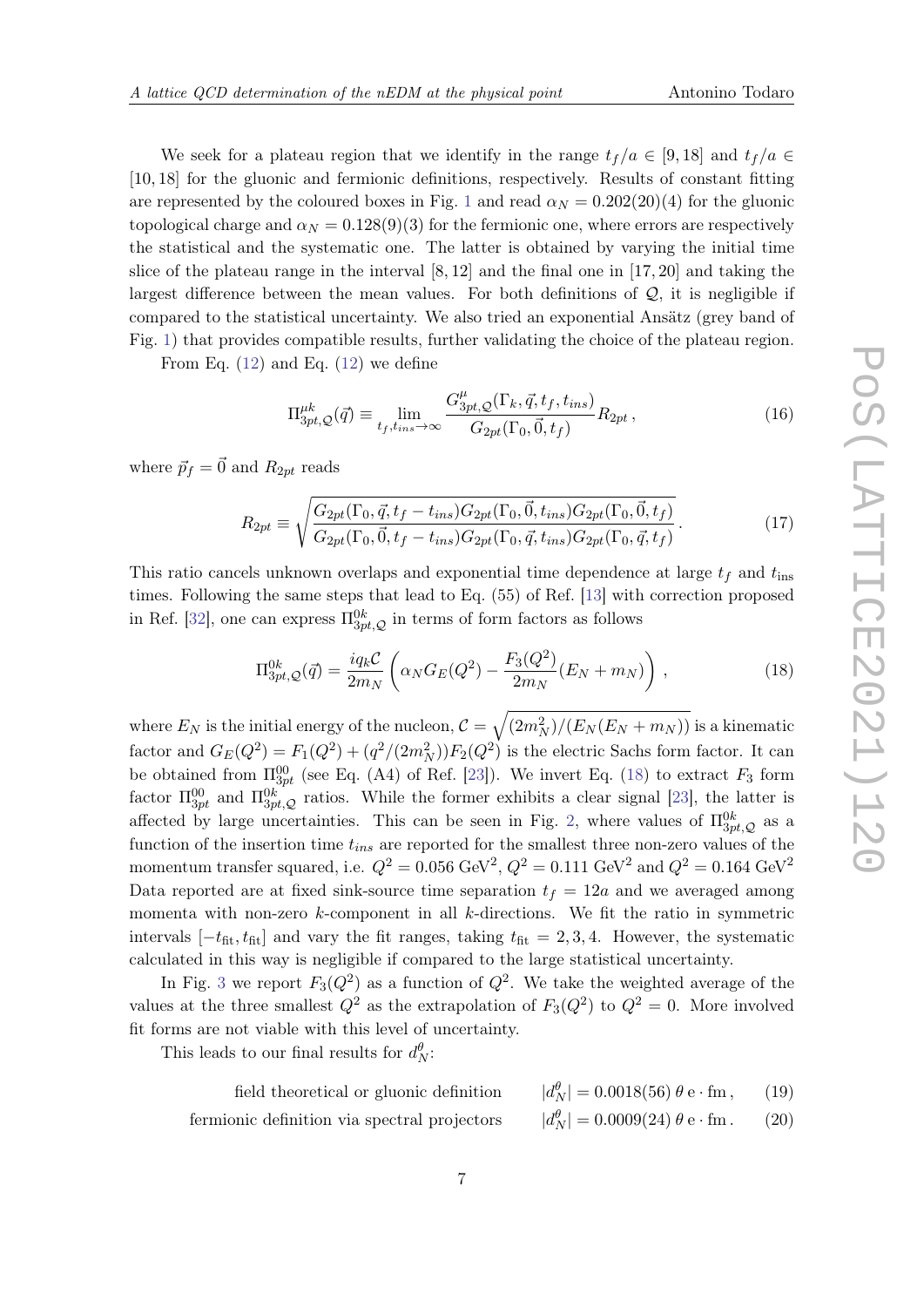<span id="page-7-0"></span>

**Figure 2:** Ratio of Eq. [\(16\)](#page-6-1) as a function of insertion time  $t_{ins}$  at fixed sink-source time separation  $t_f = 12a$ . The three smallest values of the momentum transfer squared are shown. In the first row, we show results using the gluonic definition of  $Q$  and  $(\tau_{flow} = 3.5)$ , while in the second row, the results are obtained using the spectral projectors for the computation of  $\mathcal{Q}$  and  $(M_{\text{thr}} = 64.98$ MeV). The bands are the result of a constant fit in the plateau region excluding symmetrically 3 and 4 time slices for the gluonic (top panel) and fermionic (bottom panel) definition of Q, respectively.

<span id="page-7-1"></span>

**Figure 3:**  $F_3(Q^2)$  as a function of  $Q^2$ , using a the field theoretical or gluonic definition of the topological charge (left panel) and the fermionic definition based on spectral projectors (right panel). The blue and red bands represent the weighted average of the values at the 3 smallest  $Q^2$  values.

If we take the absolute error as a bound for the magnitude of the nEDM, we find that the definition of the topological charge via spectral projectors is 2 times more accurate than that from the gluonic definition. Therefore, the additional cost due to the computation of the eigenmodes for the fermionic definition of  $Q$ , is compensated by the increased precision. The dependence of  $F_3(Q^2)$  using spectral projectors on the cut-off  $M_{\text{thr}}$  shows that the mean value of the form factor does not depend on  $M_{\text{thr}}$  and only the error increases with increasing  $M_{\text{thr}}$ , as shown in Fig. [4.](#page-8-0)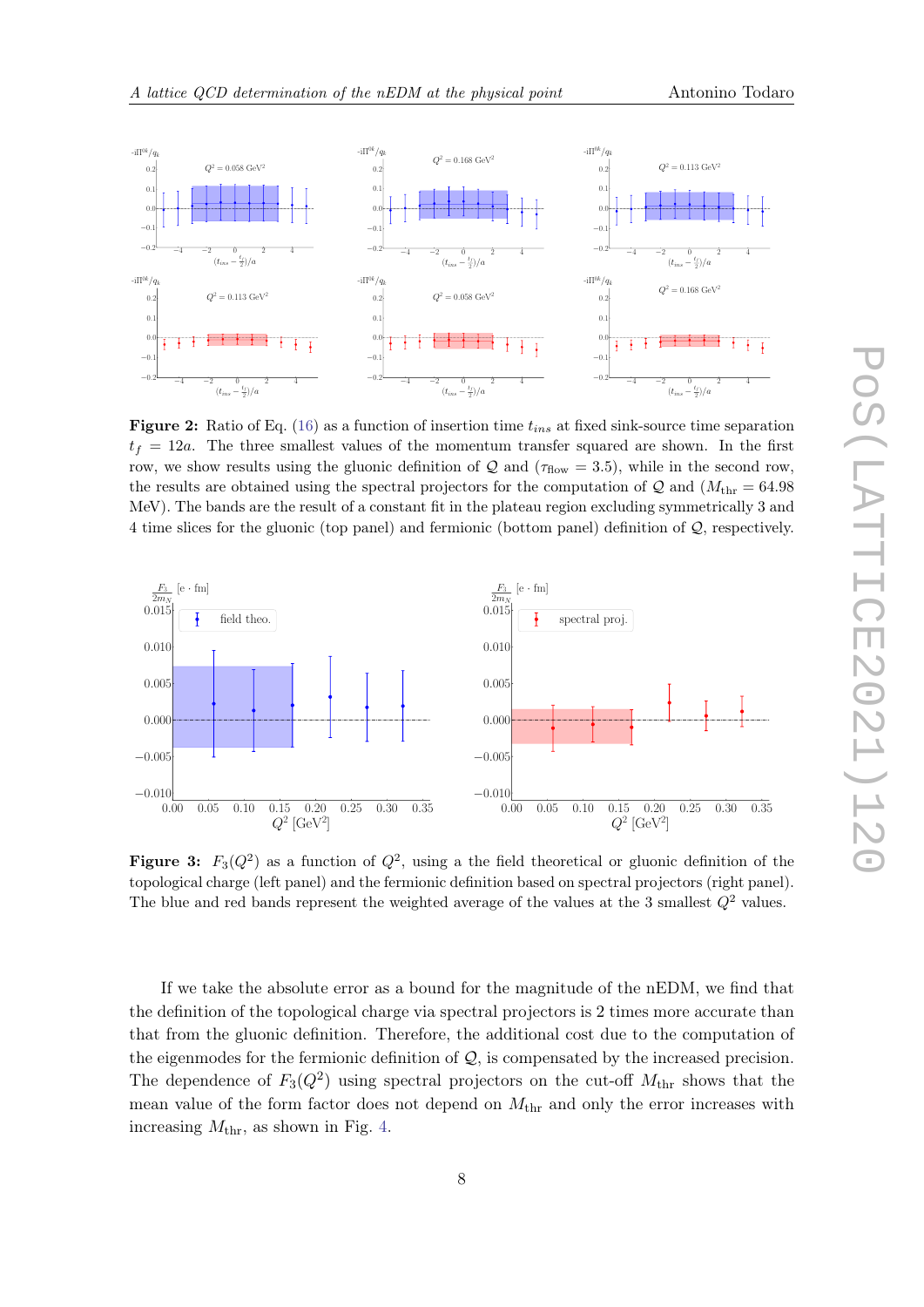<span id="page-8-0"></span>

Figure 4: Dependence of the  $F_3(0)$  on the smoothing scale  $\tau_{flow}$  for the gluonic (upper row) and cut-off  $M_{\text{thr}}$  for the fermionic (bottom row) definitions used in computation of the topological charge, for the three smaller values of the momentum transfer squared.

#### 6. Conclusions

A comparison of our result with those of other recent lattice QCD studies is shown in Fig. [5](#page-9-2) we provide a for a similar lattice spacing. Our value is compatible with the result at the physical point presented in Ref [\[16\]](#page-10-2), that, however, shows a 4 times larger uncertainty. Since the errors grow with decreasing pion mass and so does the computational cost, achieving such an accuracy it is a major outcome of our work. Moreover, the accuracy of the extrapolation of the nEDM to the physical point obtained in Ref. [\[15\]](#page-10-8), i.e.  $|d_N^{\theta}| =$  $0.00152(71)$ θ e · fm, is due to the chiral continuum extrapolation, where systematic errors from using chiral expressions cannot be determined. Their actual data have uncertainties similar to this work.

We found that the fermionic definition of  $\mathcal{Q}$  leads to a two-fold increase in statistical accuracy in the determination of the nEDM as compared to the gluonic definition. This allows us to obtain a value for the nEDM at the physical point to unmatched precision

$$
|d_N^{\theta}| = 0.0009(24) \ \theta \ e \, \text{fm} \,. \tag{21}
$$

Ruling out a zero value would require at least a 2-orders-of-magnitude increase in statistics. Alternative approaches, like using configurations generated with an imaginary  $\theta$ -term will be considered in future investigations.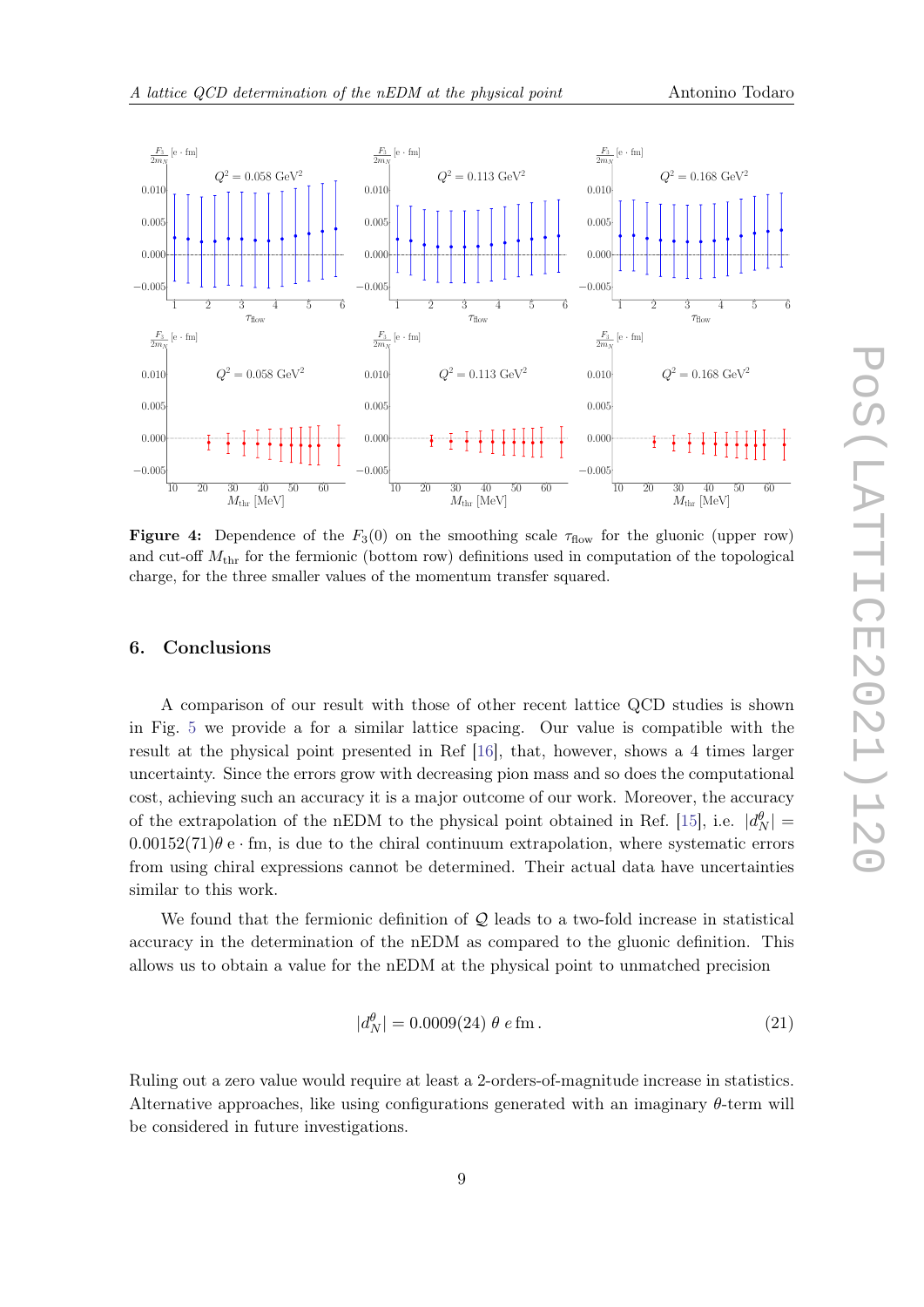<span id="page-9-2"></span>

Figure 5: Comparison with other lattice QCD determinations of nEDM. Values from Refs. [\[8,](#page-10-3) [12,](#page-10-9) [13\]](#page-10-7) (dashed error bars) are corrected using Table III of Ref. [\[32\]](#page-12-1), where the spurious contribution coming from  $F_2(Q^2)$  is subtracted. See Ref. [\[32\]](#page-12-1) for further details.

#### 7. Acknowledgements

A.A. is supported by the European Union's Horizon 2020 programme "Tips in SC-QFT" under the Marie Skłodowska-Curie (MAC) grant agreement No. 791122. K.H. is financially supported by the Cyprus Research and Innovation foundation under contract number POST-DOC/0718/0100. A.T. is a MSC fellow funded by the European Union's Horizon 2020 programme under grant agreement No 765048. Results were obtained using Piz Daint at Centro Svizzero di Calcolo Scientifico (CSCS), via the project with id s702, Marconi100 at CINECA, Italy, within the PRACE project with Id Pra20\_5171 and the Juwels system at the research center in Jülich, under the project with id CHCH02.

### References

- <span id="page-9-0"></span>[1] nEDM collaboration, Measurement of the permanent electric dipole moment of the neutron, [Phys. Rev. Lett.](https://doi.org/10.1103/PhysRevLett.124.081803) **124** (2020) 081803 [[2001.11966](https://arxiv.org/abs/2001.11966)].
- <span id="page-9-1"></span>[2] J. de Vries, R. Timmermans, E. Mereghetti and U. van Kolck, The Nucleon Electric Dipole Form Factor From Dimension-Six Time-Reversal Violation, [Phys. Lett. B](https://doi.org/10.1016/j.physletb.2010.11.042) 695 [\(2011\) 268](https://doi.org/10.1016/j.physletb.2010.11.042) [[1006.2304](https://arxiv.org/abs/1006.2304)].
- [3] E. Mereghetti, J. de Vries, W. Hockings, C. Maekawa and U. van Kolck, The Electric Dipole Form Factor of the Nucleon in Chiral Perturbation Theory to Sub-leading Order, [Phys. Lett. B](https://doi.org/10.1016/j.physletb.2010.12.018) 696 (2011) 97 [[1010.4078](https://arxiv.org/abs/1010.4078)].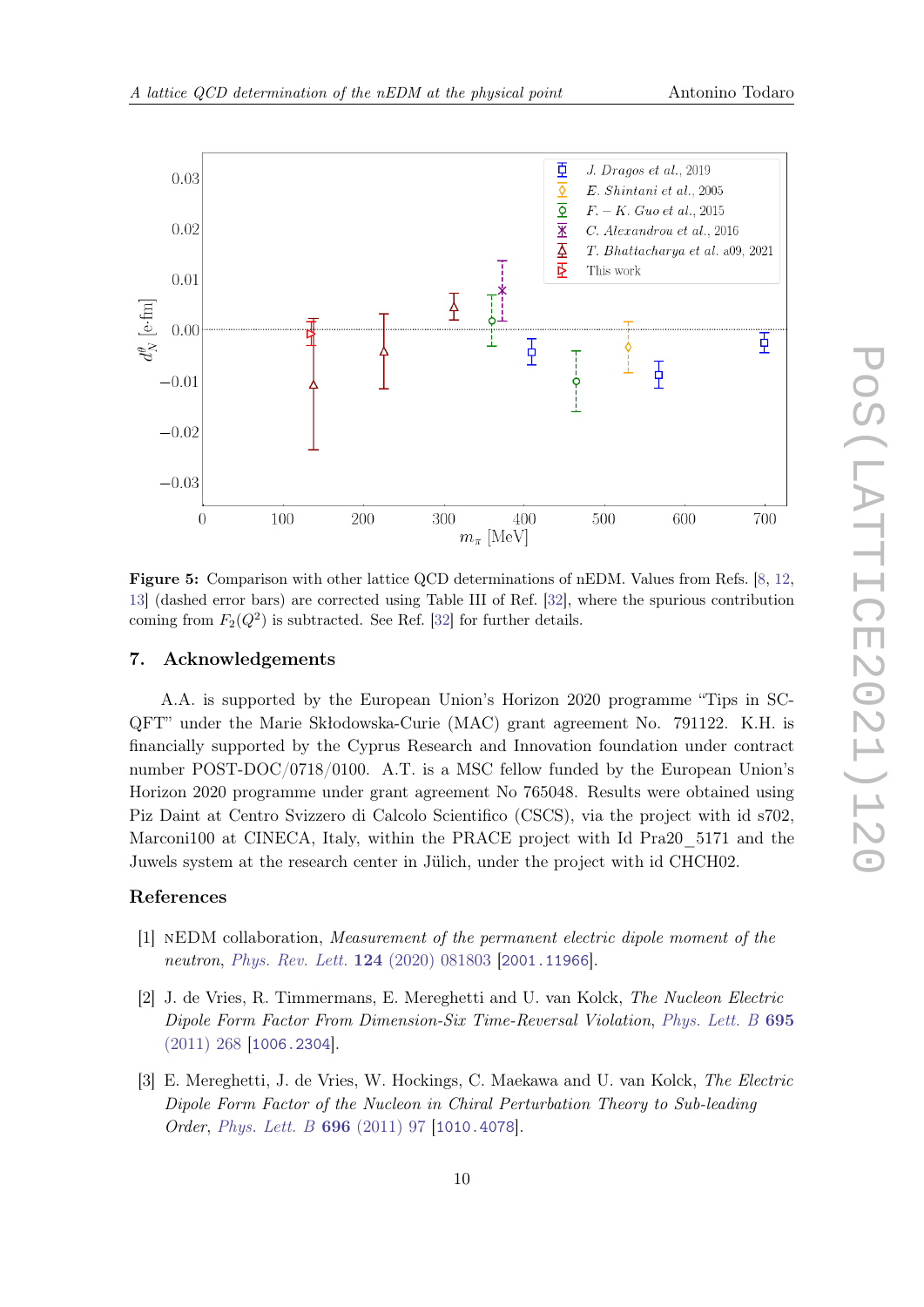- 
- [4] J. de Vries, E. Mereghetti, R. Timmermans and U. van Kolck, The Effective Chiral Lagrangian From Dimension-Six Parity and Time-Reversal Violation, [Annals Phys.](https://doi.org/10.1016/j.aop.2013.05.022) 338 [\(2013\) 50](https://doi.org/10.1016/j.aop.2013.05.022) [[1212.0990](https://arxiv.org/abs/1212.0990)].
- <span id="page-10-0"></span>[5] F.-K. Guo and U.-G. Meissner, Baryon electric dipole moments from strong CP violation, JHEP 12 [\(2012\) 097](https://doi.org/10.1007/JHEP12(2012)097) [[1210.5887](https://arxiv.org/abs/1210.5887)].
- <span id="page-10-1"></span>[6] D. Guadagnoli, V. Lubicz, G. Martinelli and S. Simula, Neutron electric dipole moment on the lattice: A Theoretical reappraisal, JHEP 04 [\(2003\) 019](https://doi.org/10.1088/1126-6708/2003/04/019) [[hep-lat/0210044](https://arxiv.org/abs/hep-lat/0210044)].
- [7] P. Faccioli, D. Guadagnoli and S. Simula, The Neutron electric dipole moment in the instanton vacuum: Quenched versus unquenched simulations, [Phys. Rev. D](https://doi.org/10.1103/PhysRevD.70.074017) 70 (2004) [074017](https://doi.org/10.1103/PhysRevD.70.074017) [[hep-ph/0406336](https://arxiv.org/abs/hep-ph/0406336)].
- <span id="page-10-3"></span>[8] E. Shintani, S. Aoki, N. Ishizuka, K. Kanaya, Y. Kikukawa, Y. Kuramashi et al., Neutron electric dipole moment from lattice QCD, Phys. Rev. D 72 [\(2005\) 014504](https://doi.org/10.1103/PhysRevD.72.014504) [[hep-lat/0505022](https://arxiv.org/abs/hep-lat/0505022)].
- [9] S. Aoki, R. Horsley, T. Izubuchi, Y. Nakamura, D. Pleiter, P. Rakow et al., The Electric dipole moment of the nucleon from simulations at imaginary vacuum angle theta, [0808.1428](https://arxiv.org/abs/0808.1428).
- <span id="page-10-4"></span>[10] E. Shintani, T. Blum, A. Soni and T. Izubuchi, Neutron and proton EDM with  $N_f = 2 + 1$  domain-wall fermion, PoS [LATTICE2013](https://doi.org/10.22323/1.187.0298) (2014) 298.
- <span id="page-10-5"></span>[11] A. Shindler, T. Luu and J. de Vries, Nucleon electric dipole moment with the gradient flow: The  $\theta$ -term contribution, Phys. Rev. D **92** [\(2015\) 094518](https://doi.org/10.1103/PhysRevD.92.094518) [[1507.02343](https://arxiv.org/abs/1507.02343)].
- <span id="page-10-9"></span>[12] F.-K. Guo, R. Horsley, U.-G. Meissner, Y. Nakamura, H. Perlt, P. Rakow et al., The electric dipole moment of the neutron from  $2+1$  flavor lattice QCD, [Phys. Rev. Lett.](https://doi.org/10.1103/PhysRevLett.115.062001) 115 [\(2015\) 062001](https://doi.org/10.1103/PhysRevLett.115.062001) [[1502.02295](https://arxiv.org/abs/1502.02295)].
- <span id="page-10-7"></span>[13] C. Alexandrou, A. Athenodorou, M. Constantinou, K. Hadjiyiannakou, K. Jansen, G. Koutsou et al., *Neutron electric dipole moment using*  $N_f = 2 + 1 + 1$  *twisted mass* fermions, Phys. Rev. D 93 [\(2016\) 074503](https://doi.org/10.1103/PhysRevD.93.074503) [[1510.05823](https://arxiv.org/abs/1510.05823)].
- <span id="page-10-6"></span>[14] S. Syritsyn, T. Izubuchi and H. Ohki, Progress in the Nucleon Electric Dipole Moment Calculations in Lattice QCD, in 13th Conference on the Intersections of Particle and Nuclear Physics, 10, 2018 [[1810.03721](https://arxiv.org/abs/1810.03721)].
- <span id="page-10-8"></span>[15] J. Dragos, T. Luu, A. Shindler, J. de Vries and A. Yousif, Confirming the Existence of the strong CP Problem in Lattice QCD with the Gradient Flow, [1902.03254](https://arxiv.org/abs/1902.03254).
- <span id="page-10-2"></span>[16] T. Bhattacharya, V. Cirigliano, R. Gupta, E. Mereghetti and B. Yoon, Contribution of the QCD Θ-term to the nucleon electric dipole moment, [Phys. Rev. D](https://doi.org/10.1103/PhysRevD.103.114507) 103 (2021) [114507](https://doi.org/10.1103/PhysRevD.103.114507) [[2101.07230](https://arxiv.org/abs/2101.07230)].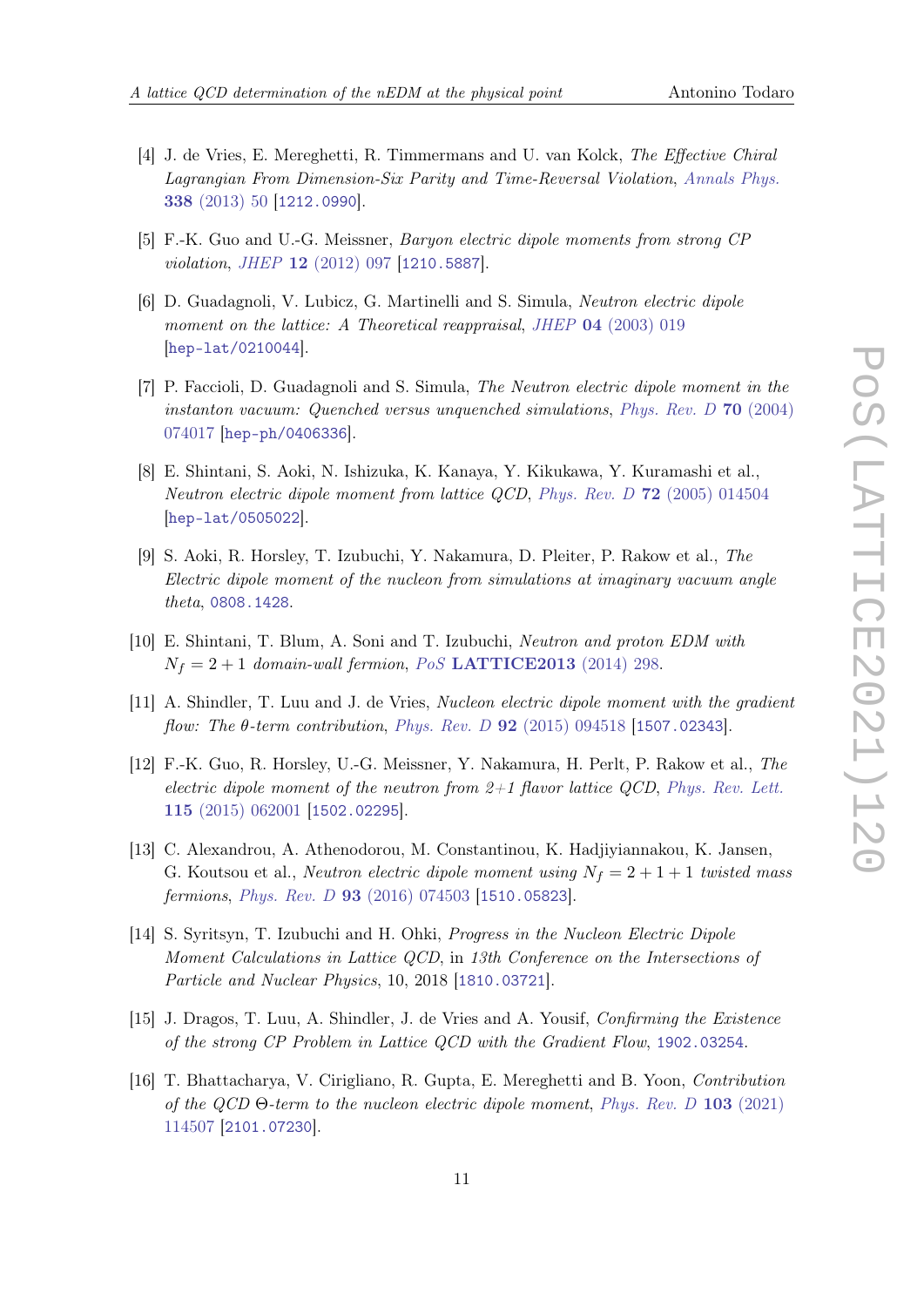- <span id="page-11-0"></span>[17] M. Pospelov and A. Ritz, Electric dipole moments as probes of new physics, [Annals](https://doi.org/10.1016/j.aop.2005.04.002) Phys. 318 [\(2005\) 119](https://doi.org/10.1016/j.aop.2005.04.002) [[hep-ph/0504231](https://arxiv.org/abs/hep-ph/0504231)].
- <span id="page-11-1"></span>[18] C. Alexandrou, A. Athenodorou, K. Cichy, M. Constantinou, D.P. Horkel, K. Jansen et al., Topological susceptibility from twisted mass fermions using spectral projectors and the gradient flow, Phys. Rev. D 97 [\(2018\) 074503](https://doi.org/10.1103/PhysRevD.97.074503) [[1709.06596](https://arxiv.org/abs/1709.06596)].
- <span id="page-11-2"></span>[19] C. Alexandrou et al., Simulating twisted mass fermions at physical light, strange and charm quark masses, Phys. Rev. D 98 [\(2018\) 054518](https://doi.org/10.1103/PhysRevD.98.054518) [[1807.00495](https://arxiv.org/abs/1807.00495)].
- <span id="page-11-3"></span>[20] Y. Iwasaki, Renormalization Group Analysis of Lattice Theories and Improved Lattice Action: Two-Dimensional Nonlinear O(N) Sigma Model, [Nucl. Phys. B](https://doi.org/10.1016/0550-3213(85)90606-6) 258 (1985) [141.](https://doi.org/10.1016/0550-3213(85)90606-6)
- <span id="page-11-4"></span>[21] S. Gusken, A Study of smearing techniques for hadron correlation functions, [Nucl.](https://doi.org/10.1016/0920-5632(90)90273-W) [Phys. B Proc. Suppl.](https://doi.org/10.1016/0920-5632(90)90273-W) 17 (1990) 361.
- <span id="page-11-5"></span>[22] C. Alexandrou, S. Gusken, F. Jegerlehner, K. Schilling and R. Sommer, The Static approximation of heavy - light quark systems: A Systematic lattice study, [Nucl. Phys.](https://doi.org/10.1016/0550-3213(94)90262-3) B 414 [\(1994\) 815](https://doi.org/10.1016/0550-3213(94)90262-3) [[hep-lat/9211042](https://arxiv.org/abs/hep-lat/9211042)].
- <span id="page-11-6"></span>[23] C. Alexandrou, S. Bacchio, M. Constantinou, J. Finkenrath, K. Hadjiyiannakou, K. Jansen et al., Proton and neutron electromagnetic form factors from lattice QCD, Phys. Rev. D 100 [\(2019\) 014509](https://doi.org/10.1103/PhysRevD.100.014509) [[1812.10311](https://arxiv.org/abs/1812.10311)].
- <span id="page-11-7"></span>[24] P. Di Vecchia, K. Fabricius, G. Rossi and G. Veneziano, Preliminary evidence for  $ua(1)$  breaking in qcd from lattice calculations, [Nuclear Physics B](https://doi.org/https://doi.org/10.1016/0550-3213(81)90432-6) 192 (1981) 392.
- <span id="page-11-8"></span>[25] M. Lüscher, Properties and uses of the Wilson flow in lattice QCD, JHEP 08 [\(2010\)](https://doi.org/10.1007/JHEP08(2010)071) [071](https://doi.org/10.1007/JHEP08(2010)071) [[1006.4518](https://arxiv.org/abs/1006.4518)].
- <span id="page-11-9"></span>[26] L. Giusti and M. Luscher, Chiral symmetry breaking and the Banks-Casher relation in lattice QCD with Wilson quarks, JHEP 03 [\(2009\) 013](https://doi.org/10.1088/1126-6708/2009/03/013) [[0812.3638](https://arxiv.org/abs/0812.3638)].
- <span id="page-11-10"></span>[27] M. Luscher and F. Palombi, Universality of the topological susceptibility in the  $SU(3)$ gauge theory, JHEP 09 [\(2010\) 110](https://doi.org/10.1007/JHEP09(2010)110) [[1008.0732](https://arxiv.org/abs/1008.0732)].
- <span id="page-11-11"></span>[28] C. Alexandrou, S. Bacchio, M. Constantinou, J. Finkenrath, K. Hadjiyiannakou, K. Jansen et al., The nucleon axial, tensor and scalar charges and  $\sigma$ -terms in lattice QCD, [1909.00485](https://arxiv.org/abs/1909.00485).
- [29] C. Alexandrou et al., Moments of nucleon generalized parton distributions from lattice QCD simulations at physical pion mass, Phys. Rev. D 101 [\(2020\) 034519](https://doi.org/10.1103/PhysRevD.101.034519) [[1908.10706](https://arxiv.org/abs/1908.10706)].
- <span id="page-11-12"></span>[30] C. Alexandrou, S. Bacchio, M. Constantinou, J. Finkenrath, K. Hadjiyiannakou, K. Jansen et al., Complete flavor decomposition of the spin and momentum fraction of the proton using lattice QCD simulations at physical pion mass, [Phys. Rev. D](https://doi.org/10.1103/PhysRevD.101.094513) 101 [\(2020\) 094513](https://doi.org/10.1103/PhysRevD.101.094513) [[2003.08486](https://arxiv.org/abs/2003.08486)].